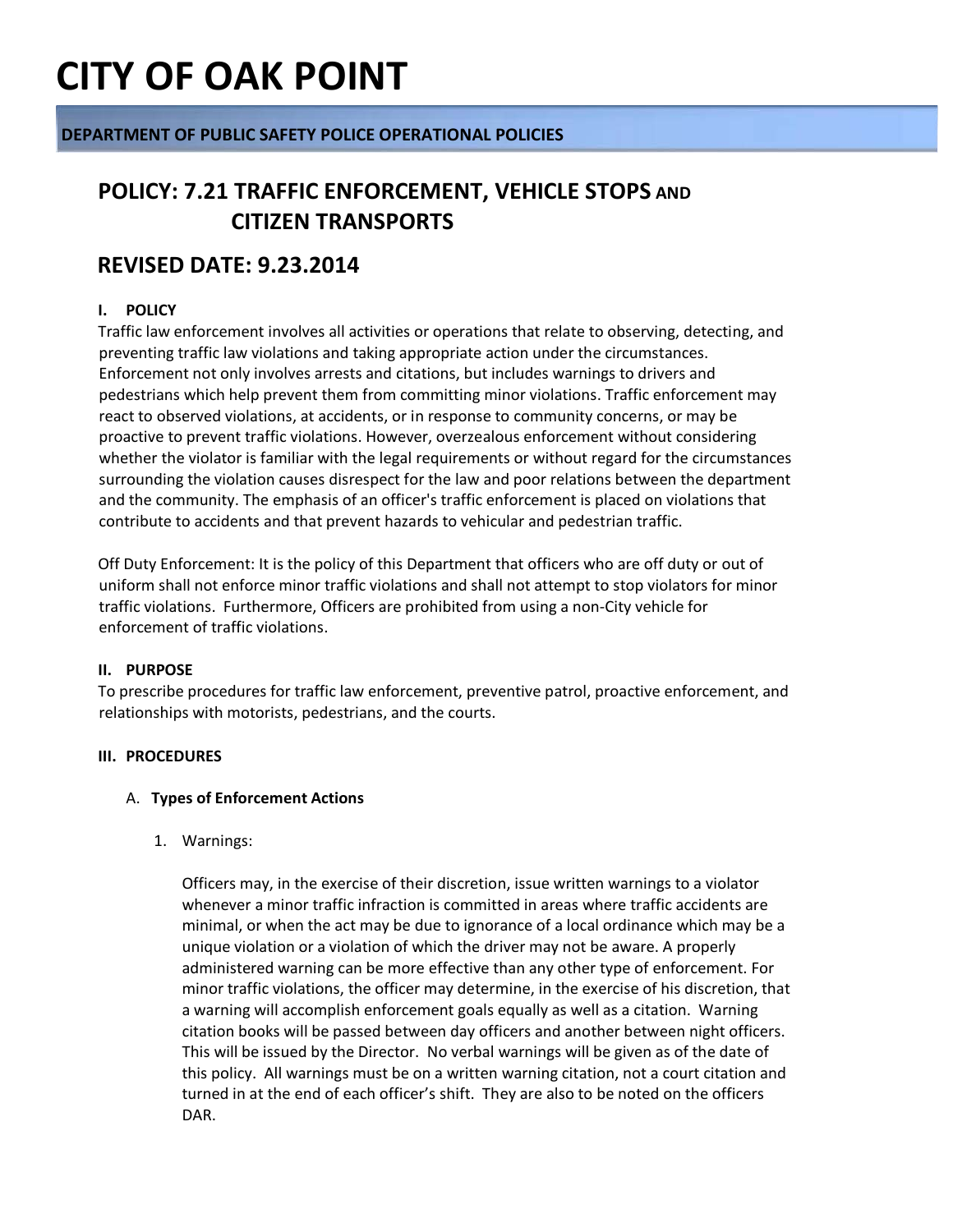### **DEPARTMENT OF PUBLIC SAFETY POLICE OPERATIONAL POLICIES**

### 2. Court Citations:

For the purpose of this policy a citation or ticket may be issued to a vehicle operator who has committed a violation of any traffic law or statute regulating the operation and movement of vehicles on public streets and alleyways. Citation books will be issued by the court clerk. It is the officer's responsibility to ensure they arrive in time to get an additional book from the court if one is needed. OFFICERS MUST ACCOUNT FOR EACH TICKET IN EACH BOOK ASSIGNED TO THEM. If a mistake is made on a citation officers may not write over the mistake, they are to void the citation and rewrite it.

> Officers will provide copies in the following manner: Yellow copy- Director/Court White copy- Turned into file in officer's area Green copy – Violator Pink copy – Officers copy(These cannot leave the building, but may be held by the officer for reference until the case is disposed of or shredded by the officer)

### 3. Physical arrest:

Officers may make a physical arrest, in compliance with the Texas Code of Criminal Procedure in the following circumstances:

- a. Violations of traffic laws pertaining to driving under the influence of alcohol or other intoxicants.
- b. Whenever a felony has been committed involving a vehicle.
- c. In other circumstances in which arrest is allowed by the Texas Code of Criminal Procedure and Fourth Amendment.
- d. Physical arrests in other circumstances for Class C misdemeanors punishable by fine only shall be made only under exceptional circumstances and only with supervisor approval.

### B. **Handling Special Categories of Violators**

1.Non-residents:

Officers shall consider use of warnings for non-residents who commit minor, non-hazardous violations. If appropriate, given the violation, officers may arrest nonresidents by issuance of a summons or by arrest with supervisors' approval.

2.Juveniles: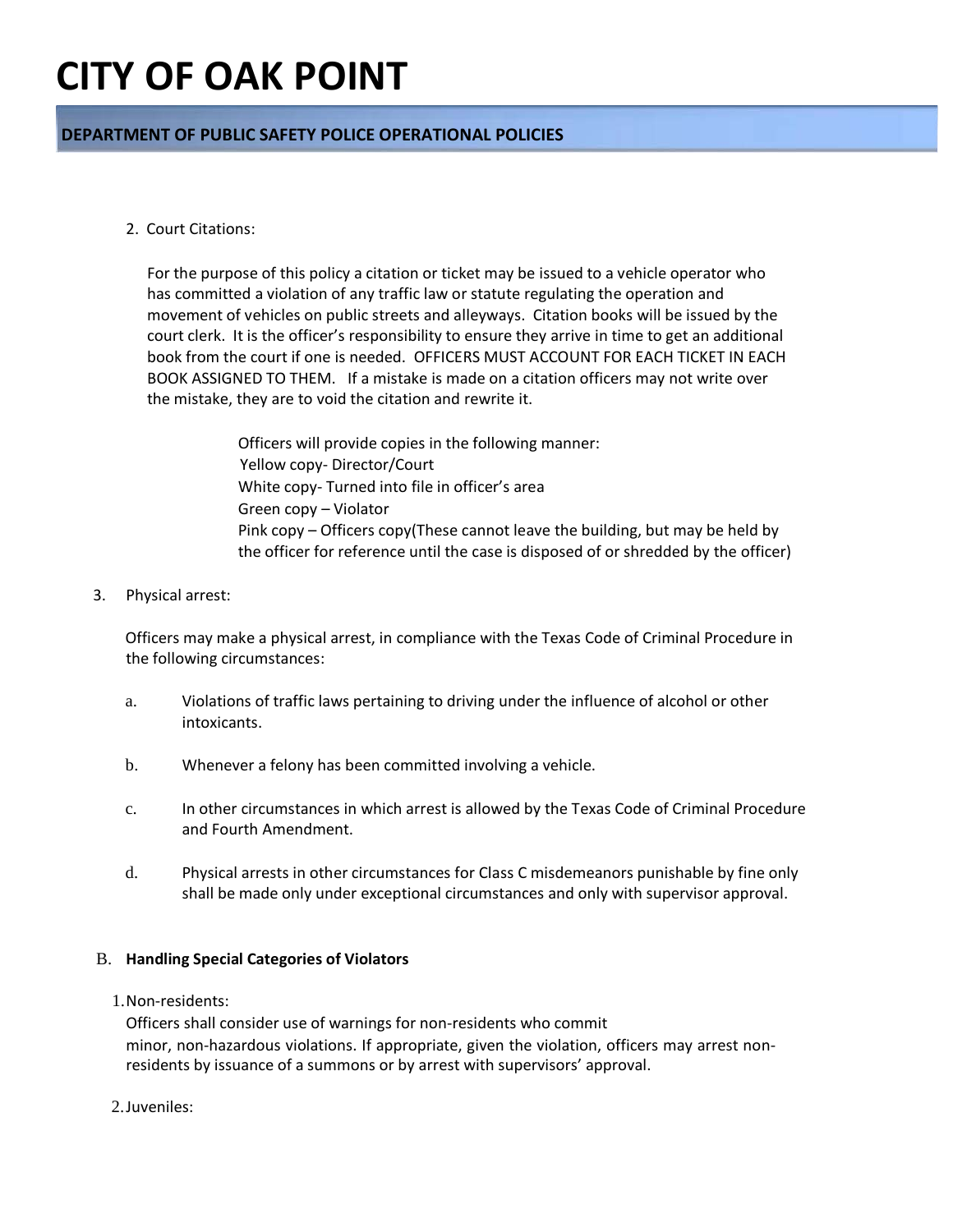### **DEPARTMENT OF PUBLIC SAFETY POLICE OPERATIONAL POLICIES**

Officers issuing a traffic summons to a juvenile offender shall advise them as to their options regarding prepayment or court appearance and that a parent or guardian must accompany them when they appear before the court. Officers will also write "Attention Parent" at the top of the citation. No citation shall be written to a person younger than 17 YOA for any class "c" misdemeanor that occurs on school property.

- 3. Foreign/diplomats/families/servants, and other consular officials:
	- a. Diplomatic immunity is granted by the United States Government under provisions of the Vienna Convention on Diplomatic Relations. Generally, these provisions apply to two classes of immunity:
	- (1) Diplomats and members of their families enjoy full immunity.

Employees of diplomatic missions and with respect to acts performed in the course of their official duties.

- (3) The burden is on the diplomat to claim immunity and show valid credentials.
- 4. The lieutenant governor and members of the Texas Legislature:
	- a. During the session of the Texas Legislature, the lieutenant governor, a member of the Legislature shall be privileged from custodial arrest except for treason, a felony, or a breach of the peace. Officers may issue traffic summonses for a moving offense or for a DUI offense.
- 5. Military personnel who are passing through the city may be treated as non-residents or, if from this area, as residents.
- 6. Members of Congress:

Members of Congress may not be detained for the issuance of a summons while they are in transit to or from the Congress of the United States.

If a member of Congress is stopped for a traffic infraction, he shall, upon presentation of valid credentials, be immediately released. The officer may then obtain a summons for the member of Congress covering the observed violation and make arrangements to serve the summons at a time when the member of Congress is not in transit to or from Congress, or on official business.

### C. **Information Regarding Traffic Citations**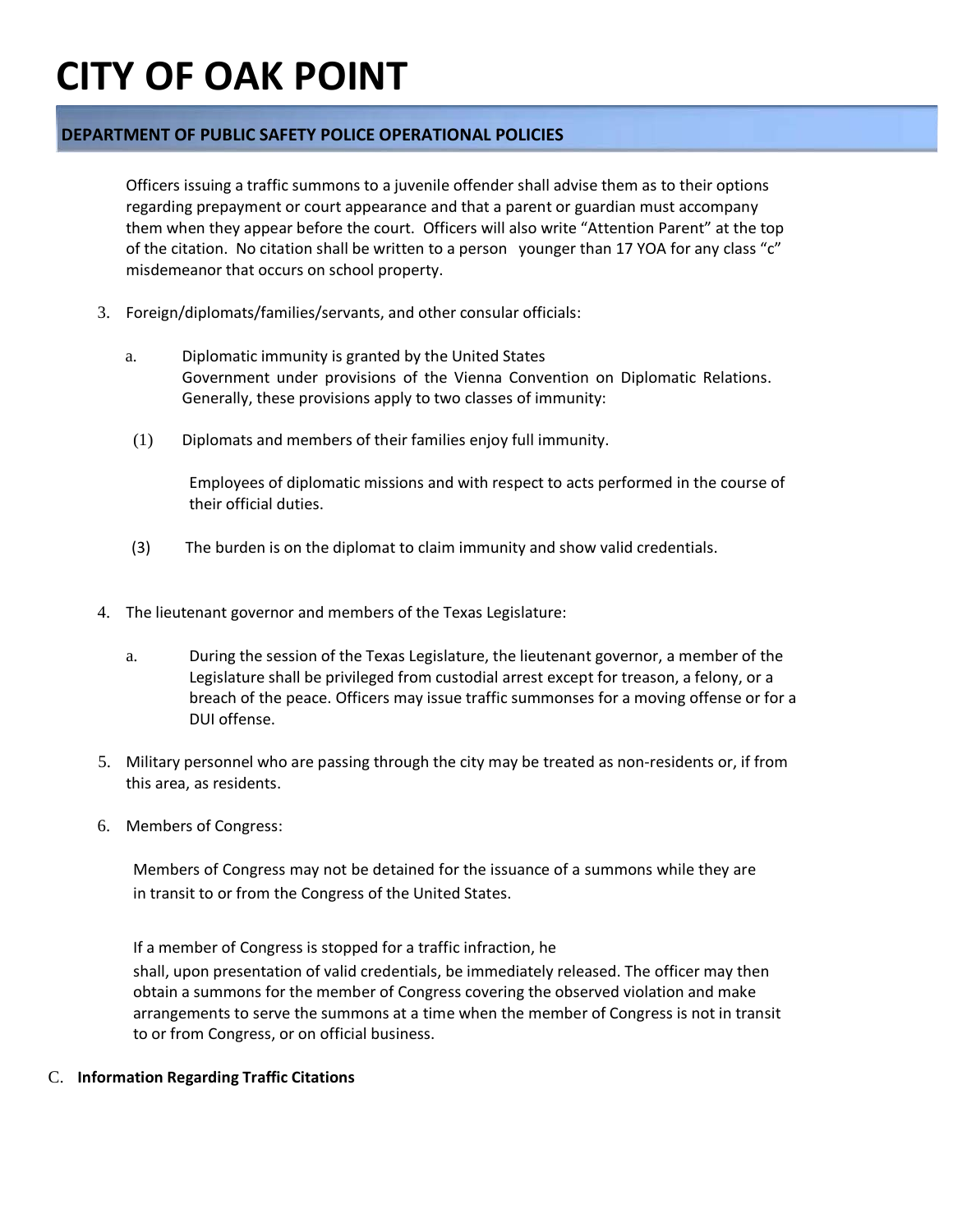### **DEPARTMENT OF PUBLIC SAFETY POLICE OPERATIONAL POLICIES**

The citation shall be accurately completed whenever a motorist is to be charged with a motor vehicle violation or a warning citation is given. Officers shall advise drivers of the following information:

- 1. court appearance date;
- 2. whether court appearance by the motorist is mandatory;
- 3. whether the motorist may be allowed to prepay the fine before court and enter a guilty plea; and
- 4. any other information necessary before release of the motorist.

### **IV. UNIFORM ENFORCEMENT POLICIES FOR TRAFFIC LAW VIOLATIONS**

### **A. Speed Violations**

Officers shall clearly state why the violator's speed was a hazard in court. Appropriate speed may depend on location of violation (congested area, city, school zone, etc.).

### **B. Other Hazard Violations**

Consider the degree of hazard, place, previous accident history of location, current directed patrol emphasis.

### **C. Equipment Public Carrier/Commercial Vehicle Violations**

Consider congestion, lack of parking, and carrier needs for delivery access. Repetitive violators shall be cited.

### **D. Other Non-Hazardous Violations** Consider a warning unless repetitive or flagrant.

### **V. TRAFFIC LAW ENFORCEMENT PRACTICES GENERAL**

**A.** Normal traffic enforcement involves patrol by officers who observe and handle traffic violations during the performance of their normal duties.

1. Area patrol involves traffic enforcement within the officer's assigned area of responsibility.

2. Concentrated patrol involves traffic enforcement with concentration on a particular section of roadway.

3. Directed patrol instructions can specify enforcement in an area, on a line patrol, or at a specific location, depending on the nature of the hazard/violation.

4. Stationary observation, either covert or overt, may be used as a technique to make observations about the flow of traffic at a particular location. Officers are encouraged, when completing reports or doing other activities which will keep them out of service for a short while, to park their patrol vehicles in a conspicuous location where the mere presence of the vehicle will serve to remind the other drivers of the need for compliance with traffic laws.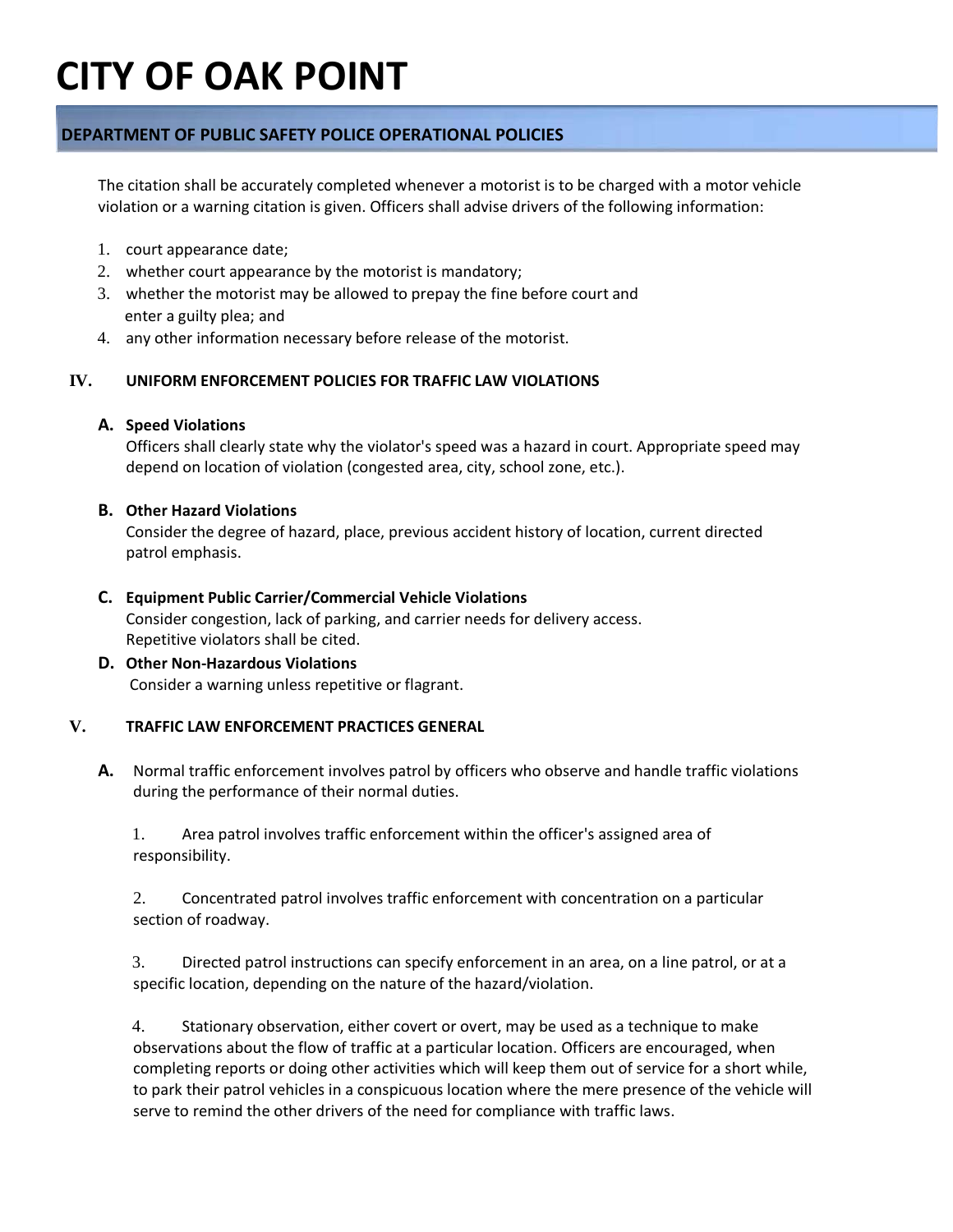### **DEPARTMENT OF PUBLIC SAFETY POLICE OPERATIONAL POLICIES**

### **B. Objectives of Traffic Stops**

There are two major objectives of a traffic stop. Enforcement procedures shall minimize conflict which may develop between the officer and violator and assist in achieving the two major objectives, which are:

- 1. to take proper and appropriate enforcement action; and
- 2. to favorably alter the violator's future driving behavior.

### **C. Traffic Violator/Officer Relations**

- 1. Followed in all traffic stops:
	- a. Be alert at all times for the unexpected;

b. Be absolutely certain the observations of the traffic violation were accurate;

c. Present a professional image in dress, grooming, language, bearing, and emotional stability;

d. Be prepared for the contact by having the necessary equipment and forms, if they are to be used, immediately available; and

e. Decide on the appropriate enforcement action based upon the violator's driving behavior, not attitude.

- 2. Before making a vehicle stop:
	- a. Maintain a reasonable distance between the vehicle and the police unit;
	- b. Locate a safe spot to stop the vehicle;

c. Activate emergency lights and, when necessary, siren to signal the vehicle to stop;

d. Advise the appropriate dispatcher of the intention to stop the particular vehicle, giving:

(1) location of the stop; and

(2) vehicle's license tag number and/or other description when necessary.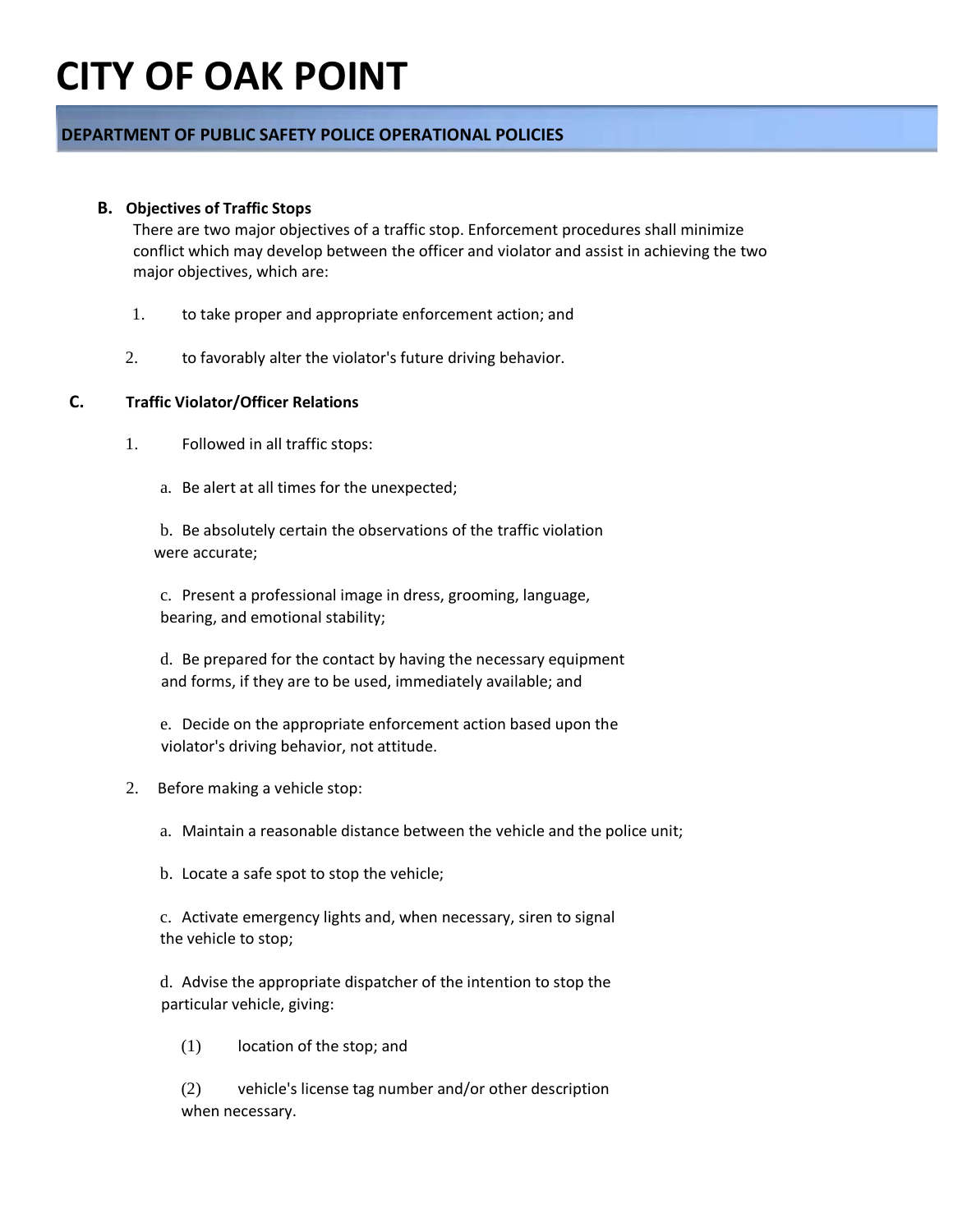### **DEPARTMENT OF PUBLIC SAFETY POLICE OPERATIONAL POLICIES**

e. Officers shall position the police vehicle approximately one-half to one car length behind the violator's vehicle. The police vehicle shall be positioned so that it will offer the officer some protection from oncoming traffic.

3. Additionally, when stopping a vehicle in which the occupant(s) is (are) deemed to present a hazard to the officer's safety:

a. request a backup unit and calculate the stop so that the backup unit is in the immediate area before making the actual stop;

b. train the unit's auxiliary lights (spotlight and alley lights) on the occupant(s) of the vehicle when applicable; and

c. when necessary use the unit's public address system if available to give the occupant(s) of the vehicle instructions.

### 4. Hazards:

a. On multi-lane roadways, the officer shall insure the safety of the violator during the lane changes by gradually changing from lane to lane with the violator until the right side of the roadway is reached.

b. Should the violator stop abruptly in the wrong lane or in another undesirable location, the officer shall direct him to move to a safer location. Officers shall if available use the public address system to instruct violators to move to a safer location. If the officer's oral directions and gestures are misunderstood, the officer shall quickly, but safely, leave the patrol vehicle and instruct the violator.

### 5. Approaching the violator:

The following steps in stopping and approaching a traffic violator are intended to provide maximum safety for the officer, the violator, and other users of the roadway. Varying conditions regarding the engineering of the particular traffic way, the urgency to stop the violator (DWI), and the existing volume of traffic may require adjusting or altering the recommended procedure. Under ideal conditions, follow these procedures if possible:

a. The officer shall leave the patrol vehicle and be continuously alert for any suspicious movement or actions on the part of the violator or other occupants in the violator's vehicle.

b. The officer shall approach from the rear of the violator's car, looking into its rear seat and stop behind the trailing edge of the left front door. This position shall be maintained if there are only occupants in the front seat of the vehicle. From this position, the officer can communicate with the violator, keeping him only in a position of tactical disadvantage and at the same time keep all occupants of the vehicle in view.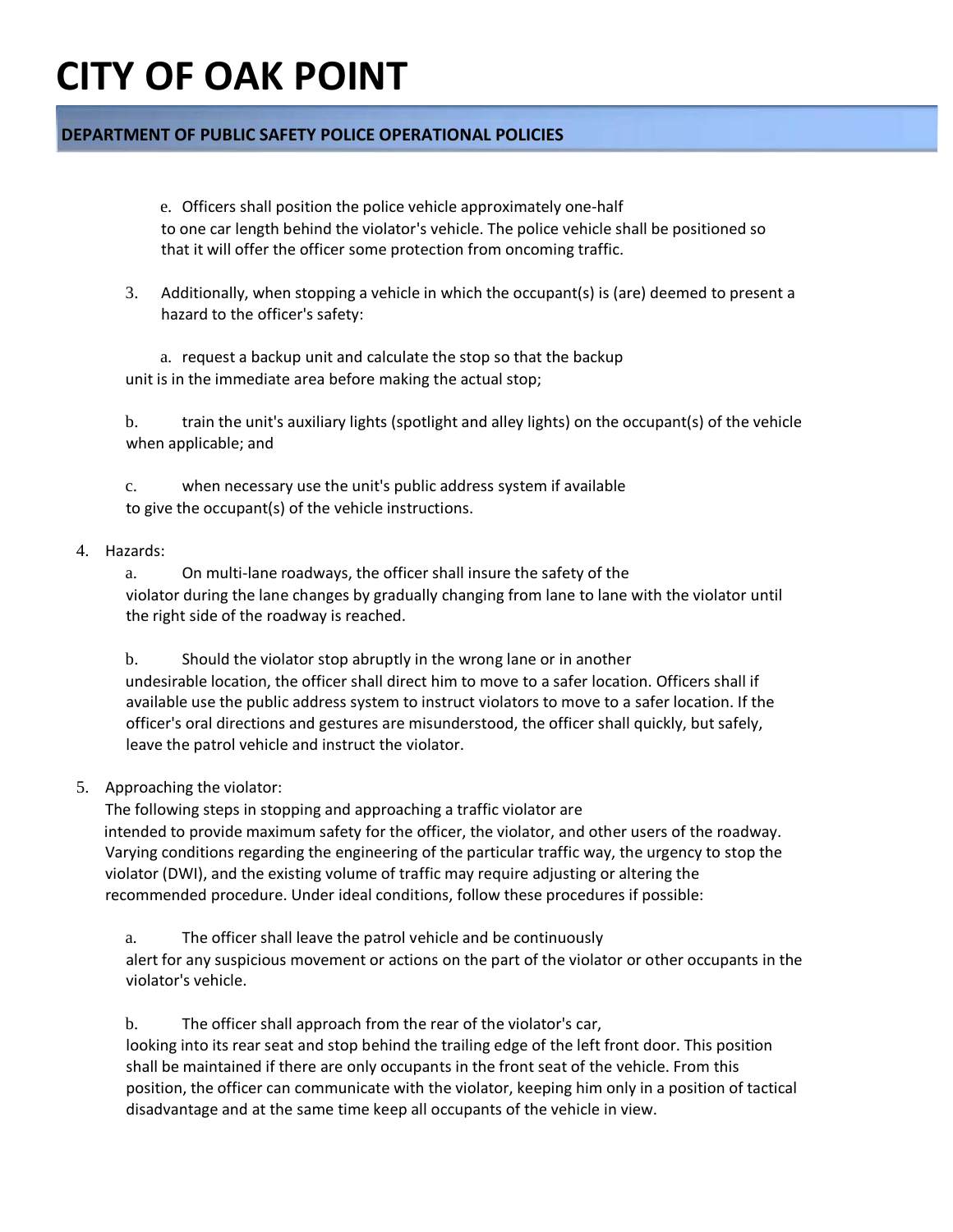### **DEPARTMENT OF PUBLIC SAFETY POLICE OPERATIONAL POLICIES**

c. In cases where the violator's car has occupants in both the front and rear seats, the officer shall approach to the leading edge of

 the left front door, alert for any unusual actions on the part of the occupants and choosing a path so the door cannot be used as a weapon against the officer. From this position, the officer can communicate with the violator and keep all occupants in view.

- d. In traffic stops made by two-officer patrol vehicles, the passenger officer shall handle all radio communications, write all notes and messages relayed from the communications center, and during the traffic stop shall leave the vehicle and act as an observer and cover for his fellow officer. At no time shall the two officers approach the violator together.
- e. At night, officers shall exercise caution in selecting an appropriate place for the traffic stop, signaling the violator (the spotlight shall not be used except in what officers perceive as dangerous situations), and positioning the police vehicle. After the stop, the head lights shall be on low beam for the safety of oncoming traffic, and emergency bar lights and emergency flashers in use on the patrol vehicle (as well as during the day).
- 6. Communicating with the violator:

In transacting his business with the violator, the officer shall observe the following rules.

- a. Greet the violator courteously with an approp
- b. Inform the violator the reason for the stop;
- c. Ask for the violator's driver license and vehicle registration, and accept only these forms. If the driver offers money, the officer shall refuse the money and advise the driver of the illegality of the offer;
- d. If the driver has no driver's license, obtain another document of identification or an alternate number such as social security number ;
- e. If the driver chooses allow the driver to discuss the violation. Do not argue, berate, belittle, or otherwise orally abuse the violator;
- f. Complete the forms required for the enforcement action taken or exercise an oral warning, if appropriate;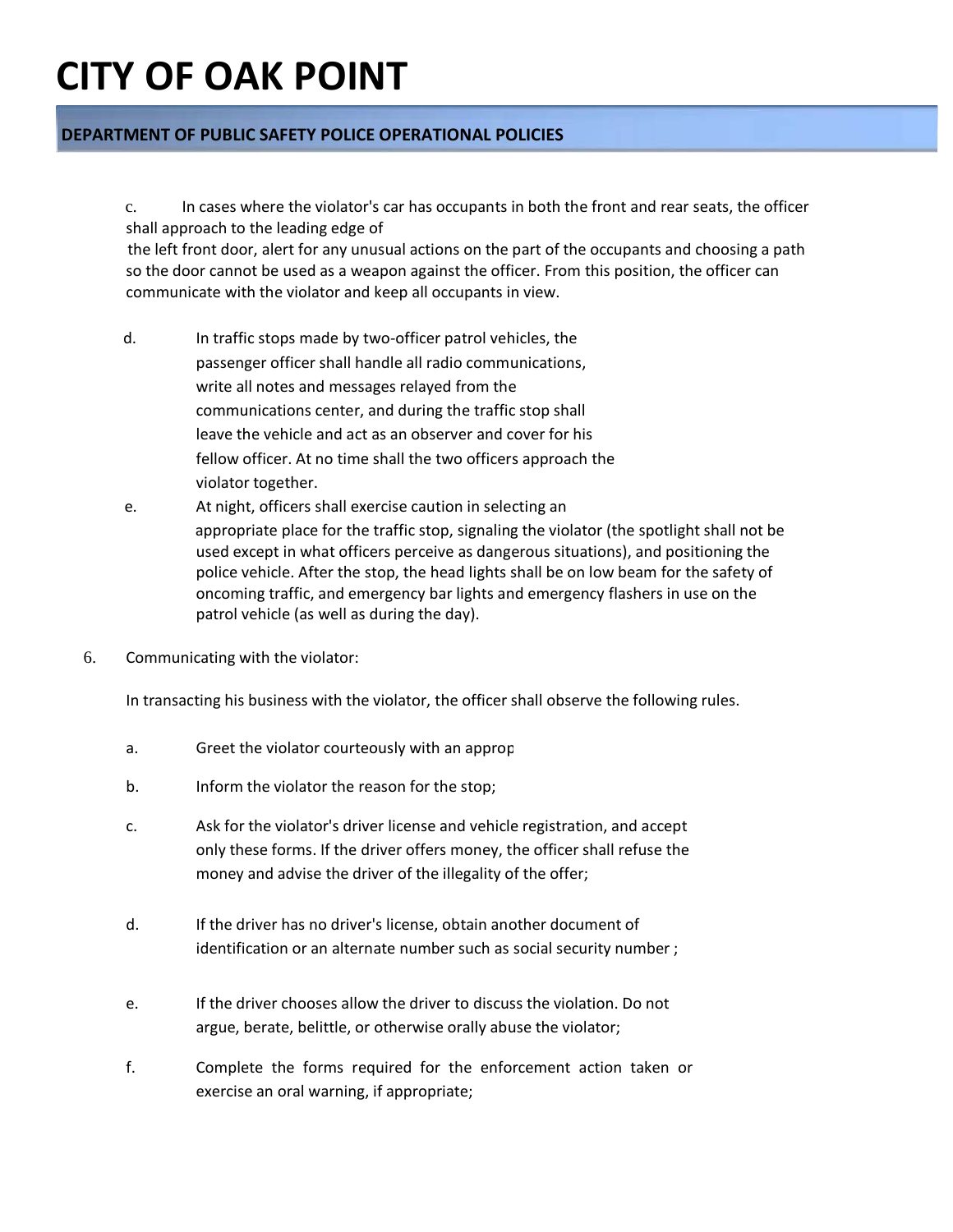### **DEPARTMENT OF PUBLIC SAFETY POLICE OPERATIONAL POLICIES**

- g. Explain to the violator exactly what he is supposed to do in response to the action taken and how this action will affect him;
- h. If the enforcement action requires a court appearance, make sure the violator knows where and when to appear. Explain any alternatives to the violator, but do not predict the actions of the court; and
- i Be alert to any emotional stress exhibited by the driver. If stress is present, the instructions may have to be repeated.
- 7. Concluding the violator contact:
	- a. Return the violator's driver's license and insurance if applicable.
	- b. Release the defendant after he:
		- (1) signs the summons, and
		- (2) receives a copy of the summons.
	- c. Assist the violator in safely re-entering the traffic flow.

### **D. Stopping a Known or Suspected Felon**

Special procedures shall be used in vehicle stops when the occupants are known

or suspected to be armed and dangerous. When a vehicle driven by a known or suspected felon is located by an officer, he or she shall notify the appropriate dispatcher immediately of his location and give a thorough description of the vehicle and its occupants. The officer shall keep the suspect vehicle in view and request sufficient assistance in making the stop.

The officer shall keep support units informed of the location and direction of

travel to aid their approach with minimal use of emergency equipment. The suspect vehicle shall not be stopped unless absolutely necessary until adequate support is available and in position. Circumstances may, however, dictate a one officer felony vehicle stop.

The following procedures shall be used in effecting the stop:

- 1. The officer shall plan to stop the suspect vehicle in a location that presents minimal danger to other citizens.
- 2. When conditions are appropriate and support units available, the officer shall move into position to the rear of the suspect vehicle.
- 3. The officer shall signal the violator to stop, using all emergency equipment to warn other traffic.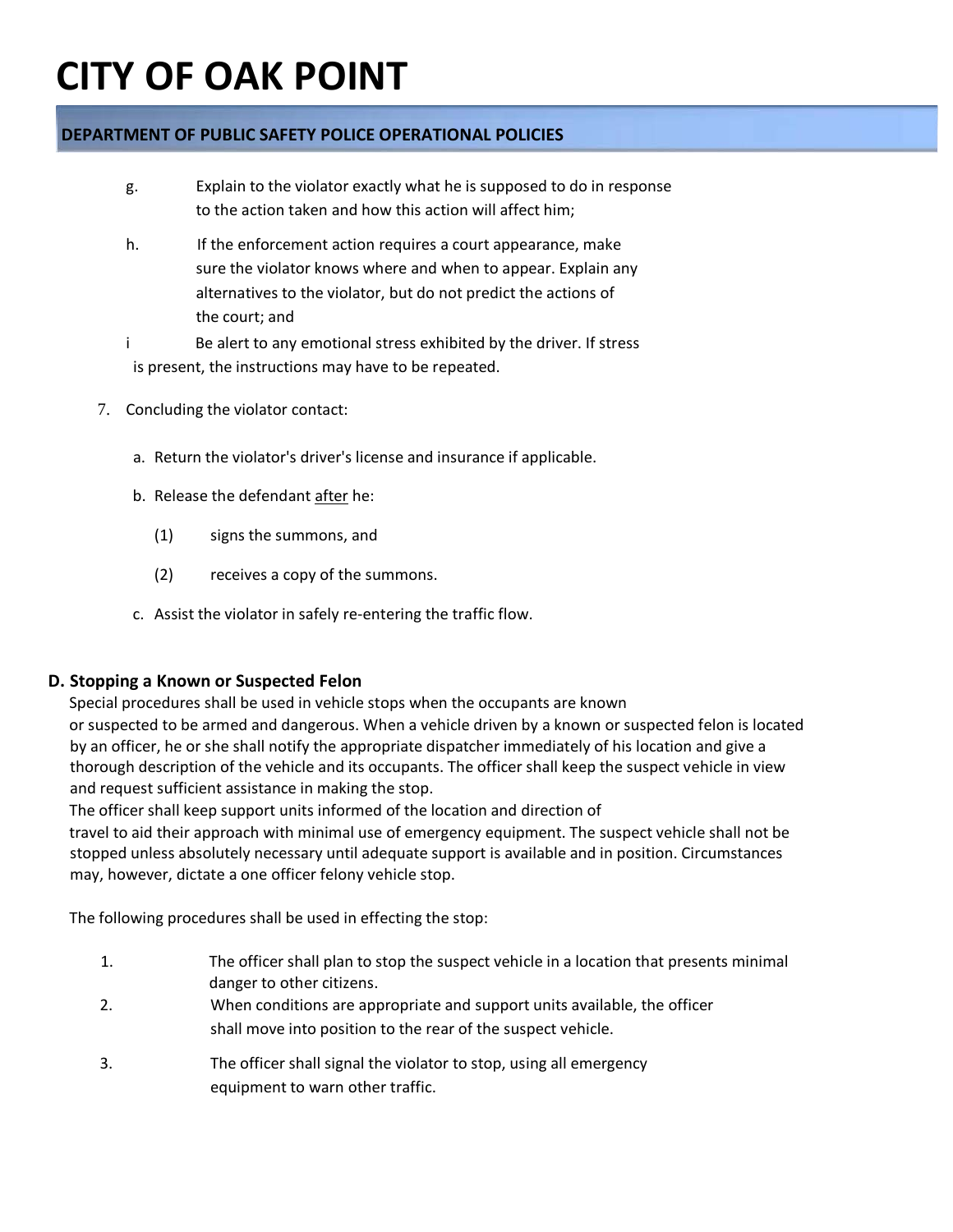### **DEPARTMENT OF PUBLIC SAFETY POLICE OPERATIONAL POLICIES**

| 4.         | The violator shall be stopped on the extreme right side of the road.                                                                                                                                                                                                                                                                                                                                                                                                                                                                                                                                                                                                                                                                                                                               |
|------------|----------------------------------------------------------------------------------------------------------------------------------------------------------------------------------------------------------------------------------------------------------------------------------------------------------------------------------------------------------------------------------------------------------------------------------------------------------------------------------------------------------------------------------------------------------------------------------------------------------------------------------------------------------------------------------------------------------------------------------------------------------------------------------------------------|
| 5.         | If the violator is known to be armed and dangerous, the officer shall<br>have his weapon easily accessible and ready for immediate use.                                                                                                                                                                                                                                                                                                                                                                                                                                                                                                                                                                                                                                                            |
| 6.         | When the suspect vehicle begins to stop, the officer shall turn off the<br>siren and turn on the public address system if available.                                                                                                                                                                                                                                                                                                                                                                                                                                                                                                                                                                                                                                                               |
| 7.         | The officer shall park the police vehicle so that it provides maximum<br>protection and cover.                                                                                                                                                                                                                                                                                                                                                                                                                                                                                                                                                                                                                                                                                                     |
| 8.         | At night, the officer shall focus all lights on the interior of the suspect<br>vehicle.                                                                                                                                                                                                                                                                                                                                                                                                                                                                                                                                                                                                                                                                                                            |
| 9.         | The officer shall leave the police vehicle quickly but remain behind the<br>door and accessible to the public address system microphone.                                                                                                                                                                                                                                                                                                                                                                                                                                                                                                                                                                                                                                                           |
| 10.<br>11. | The officer making the stop is in command and shall direct each<br>occupant, using the public address system, to get out of the lead officer<br>vehicle and into the appropriate search position. First, once suspects are<br>stopped, the officer shall order the driver to shut off the motor and drop<br>the keys on the ground outside his door. Next, the officer shall order<br>occupants to place their hands, palms up, on the ceiling of the vehicle.<br>Officer shall then order occupants to exit the vehicle on the driver's side<br>only, one at a time. Occupants shall then be ordered to lie face down on<br>the ground.<br>If a public address system is not available, the lead officer shall give<br>voice commands if they can be heard; if this fails, the lead officer shall |
|            | cautiously approach the vehicle, keeping all occupants in view, to a point<br>where he can be heard.                                                                                                                                                                                                                                                                                                                                                                                                                                                                                                                                                                                                                                                                                               |
| 12.        | To reduce confusion, the lead officer shall instruct support officers, as<br>appropriate, and shall be the only officer to direct the suspects.                                                                                                                                                                                                                                                                                                                                                                                                                                                                                                                                                                                                                                                    |
| 13.        | The support officers shall cover the arresting officer and remain on the<br>curb side of the vehicle until all occupants are in the search position.                                                                                                                                                                                                                                                                                                                                                                                                                                                                                                                                                                                                                                               |
| 14.        | Officers shall exercise extreme caution to avoid one another's line of fire.                                                                                                                                                                                                                                                                                                                                                                                                                                                                                                                                                                                                                                                                                                                       |
| 15.        | When all occupants have been removed from the vehicle, a support<br>officer shall clear the vehicle by visual inspection to insure no other suspects are<br>hidden inside. Once the vehicle is cleared, the support officers shall move to cover<br>the arresting officer while the persons are searched.                                                                                                                                                                                                                                                                                                                                                                                                                                                                                          |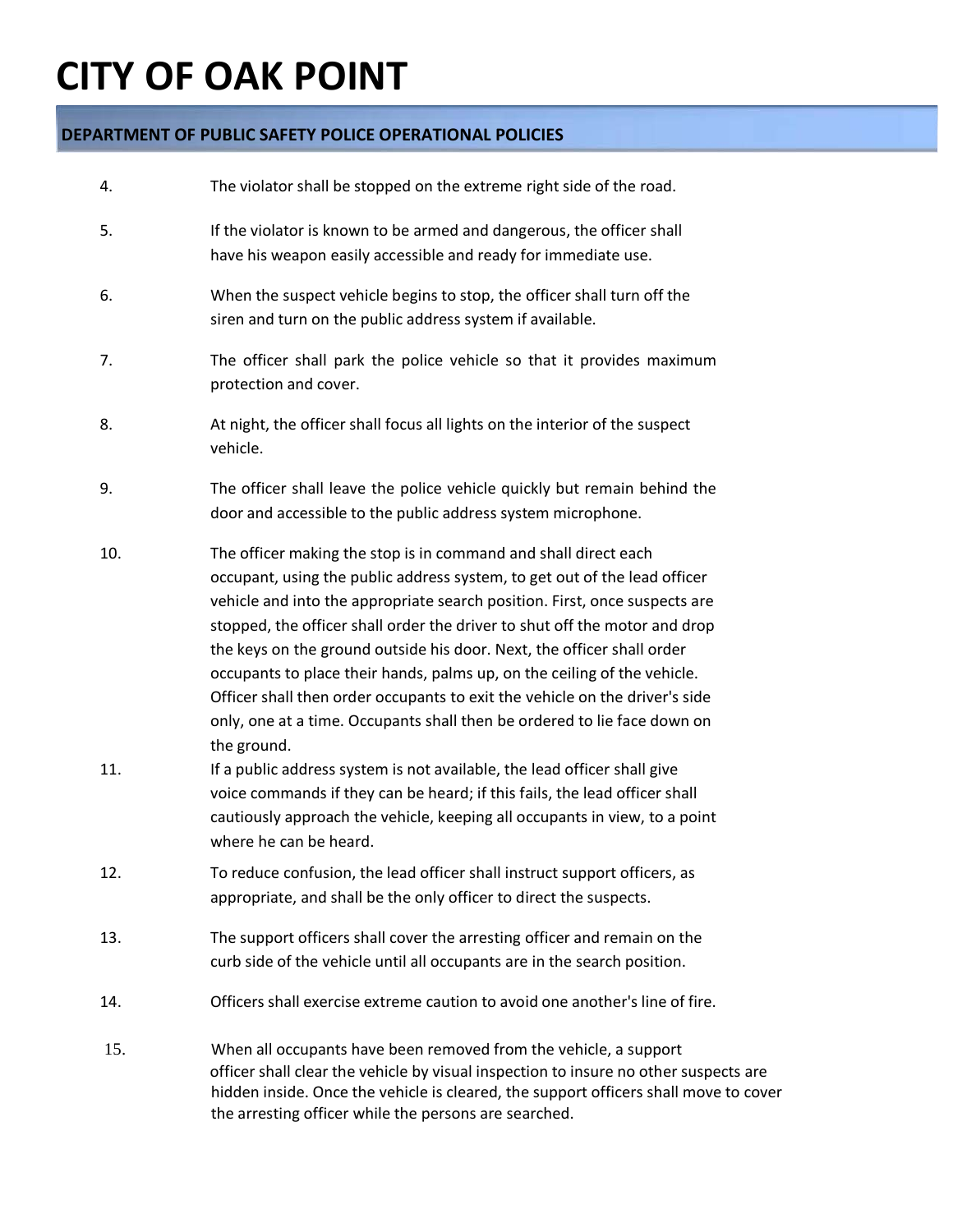### **DEPARTMENT OF PUBLIC SAFETY POLICE OPERATIONAL POLICIES**

- 16. Arrestees shall be searched and handcuffed before transportation.
- 17. Occupants who are not to be arrested may be detained for a reasonable time under applicable Fourth Amendment Jurisprudence.

### **E. Persons Charged with Revoked/Suspended Operator's License**

1. A citation may be issued when an officer has stopped a vehicle and identified the driver as driving with a revoked or suspended operator's license. The officer must list on the citation the reason for the suspension or revocation.

### **F. Speed Enforcement**

Excessive speed is the second greatest cause of death and injury on the American highways. An officer shall uniformly enforce speed laws within the City Limits and jurisdiction. Procedures for the enforcement of laws applying to speed will vary in accordance with the type of equipment used.

### 1. Pacing:

The officer shall follow the vehicle being paced at a constant interval for a distance adequate, normally two or more city blocks, to obtain a speedometer reading. This method should only be used with a certified speedometer and only when enforcing serious violations and no other method to record the violator's speed is available.

### 2. Radar:

Radar shall be applied where vehicle speed is a hazard to other motorists or pedestrians. The following guidelines govern the use of radar, which shall always be operated in compliance with manufacturer's instructions.

- a. The radar unit must be properly installed in the vehicle and connected to the appropriate power supply.
- b. Operators must thoroughly understand the effective range of the radar unit so observations can support the speed meter readings.
- c. The operator may choose an appropriate location relative to traffic accident experience in which speed has been identified as a contributing cause. The location must also be conducive to the effective and safe operation of radar.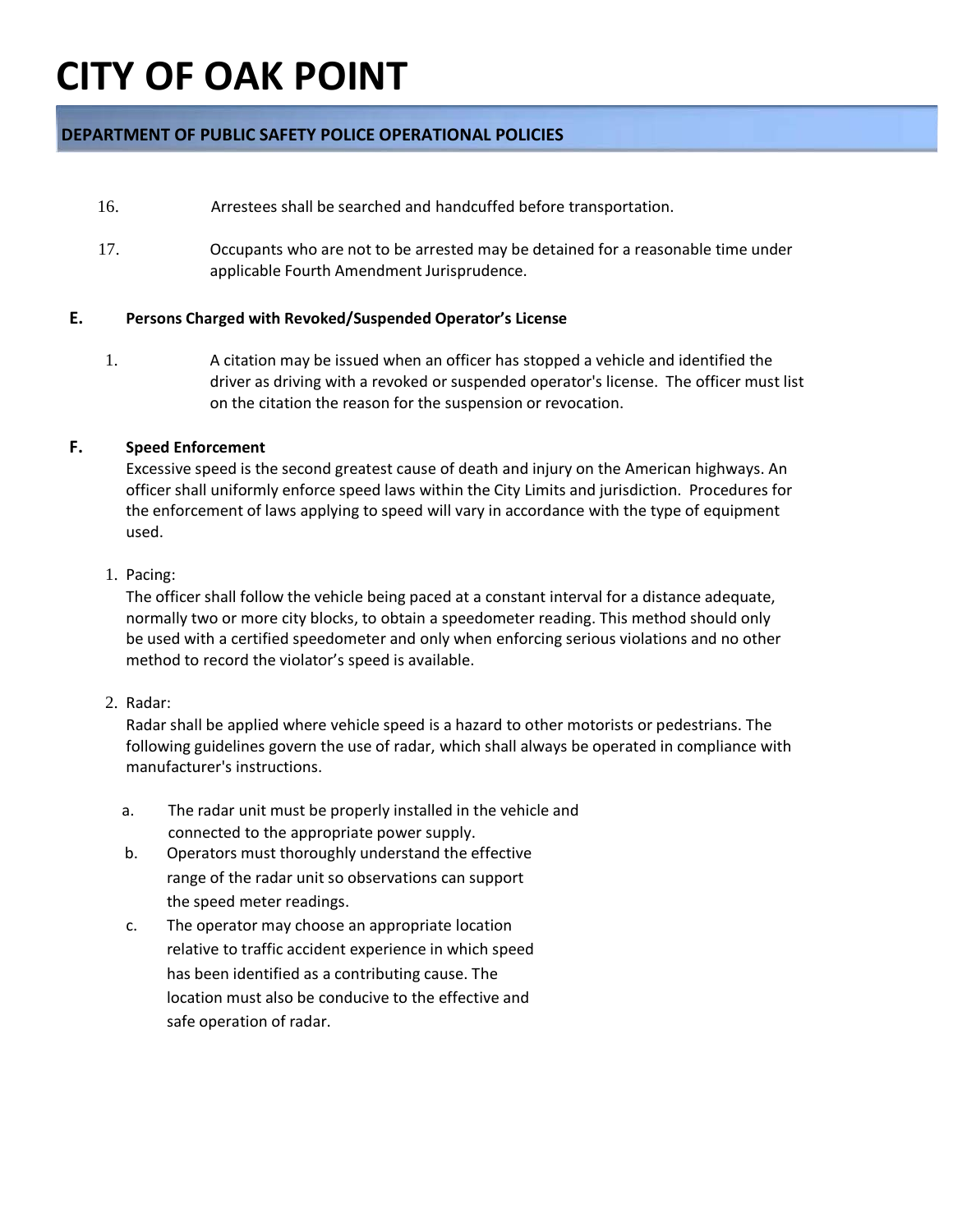### **DEPARTMENT OF PUBLIC SAFETY POLICE OPERATIONAL POLICIES**

- d The radar unit shall be properly calibrated to insure
- . accuracy in checking speed. The operator must follow the manufacturer's recommended specific methods of checking calibration without exception. Any problems with the operation of radar units or apparent malfunction shall be promptly reported to the Director.
- e In court, officers must establish the following elements of radar speed:
	- (1) the time, place, and location of the vehicle, the identity of the operator, the speed of the vehicle, and the visual and radar speed check;
	- (2) officer qualifications and training in use of radar;
	- (3) proper operating of radar unit;
	- (4) that the unit was tested for accuracy before use and after it's use by an approved method;
	- (5) identification of the vehicle and operator; and
	- (6) speed limit in the zone in which officer was operating and where the signs were posted.
- f The Director or his designee is responsible for the proper care and upkeep, maintenance, and calibration of radar units, maintenance of records, and that appropriate certificates are filed with the clerks of the appropriate courts.

### **VI. D.U.I. ENFORCEMENT PROCEDURES**

### **A. General**

Various courts have interpreted driving under the influence to mean that the ability to operate a motor vehicle is reduced or impaired by the consumption of alcoholic beverages or other drugs. It does imply that the operator of a motor vehicle be in a state of alcoholic or druginduced stupor or be entirely incapable of exercising physical control of his vehicle. Driving under the influence of intoxicants is an offense generally associated with leisure-time activity. Consequently, most arrests are made during the evening hours or in the early morning hours after taverns close or social gatherings end. Although the intoxicated driver may be observed any day of the week, weekends and holidays reflect an increase of offenses and arrests.

### **B. Laws**

It is unlawful for any person to drive or operate any motor vehicle, engine, or train while under the influence of alcohol, or while under the influence of any narcotic drug of any nature. The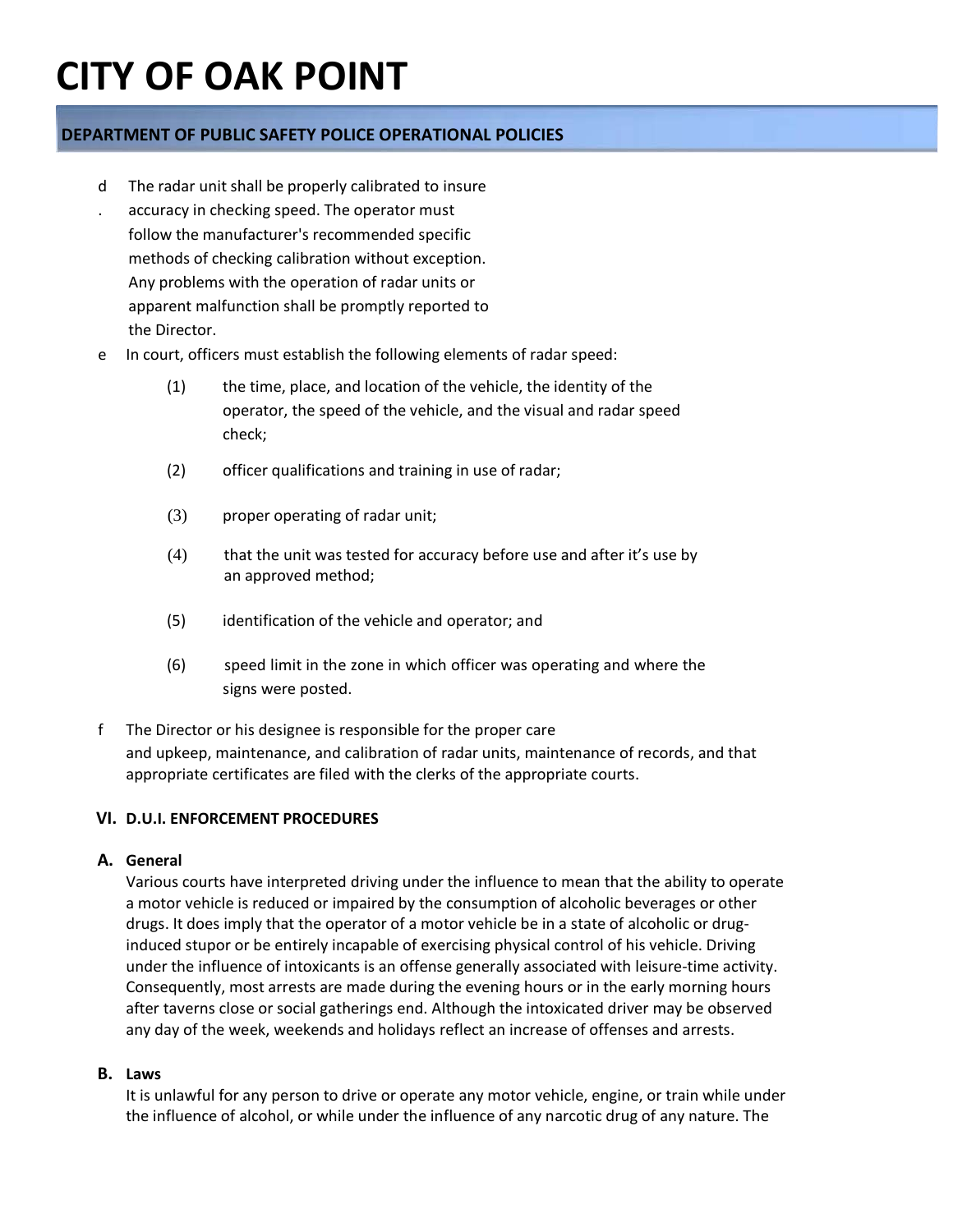### **DEPARTMENT OF PUBLIC SAFETY POLICE OPERATIONAL POLICIES**

term motor vehicle shall include pedal bicycles with helper motors (Mopeds), while operated on the public highways of this State.

### **C. Responsibilities**

Each officer shall be alert for suspected DUI offenders, both on patrol and in selective enforcement areas. He/she shall use standardized roadside sobriety tests. In addition, standard blood-alcohol measuring procedures, if available, shall be offered to each suspected driver.

### **D. Breathalyzer/Intoxilyzer**

- 1. The breathalyzer/intoxilyzer is located at the Denton County Sheriff's Office.
- 2. Officers shall check to see if a certified breathalyzer/intoxilyzer operator is on duty to administer any test to which the violator has consented.

### **E. Sobriety Tests**

- 1. Officers shall administer a minimum of three field sobriety tests from the following list. The list names the most commonly administered tests.
	- a. Horizontal Gaze Nystagmus (only if properly certified).
	- b. Walk and turn.
	- c. One-leg stand.
	- d. Nose find/finger touch.

Officers may employ additional tests, but they must be performed in the same order and manner *every time.*

- 2. If the operator fails the roadside tests, he/she may be arrested for driving under the influence.
- 3. If an officer suspects that the vehicle operator was driving under the influence of both alcohol or drugs, or drugs alone, he may require the operator to have a blood test performed *in addition to* testing for alcohol. Blood samples shall be analyzed by the Department of Public Safety for evidence of alcohol and for various illegal, prescription, and over-the counter drugs.
- 4. The officer shall make a full written report of the circumstances of the DUI arrest, formation of probable cause, and witnesses' observations. This will include all required DPS forms in addition to those required of this agency and the appropriate prosecuting authority.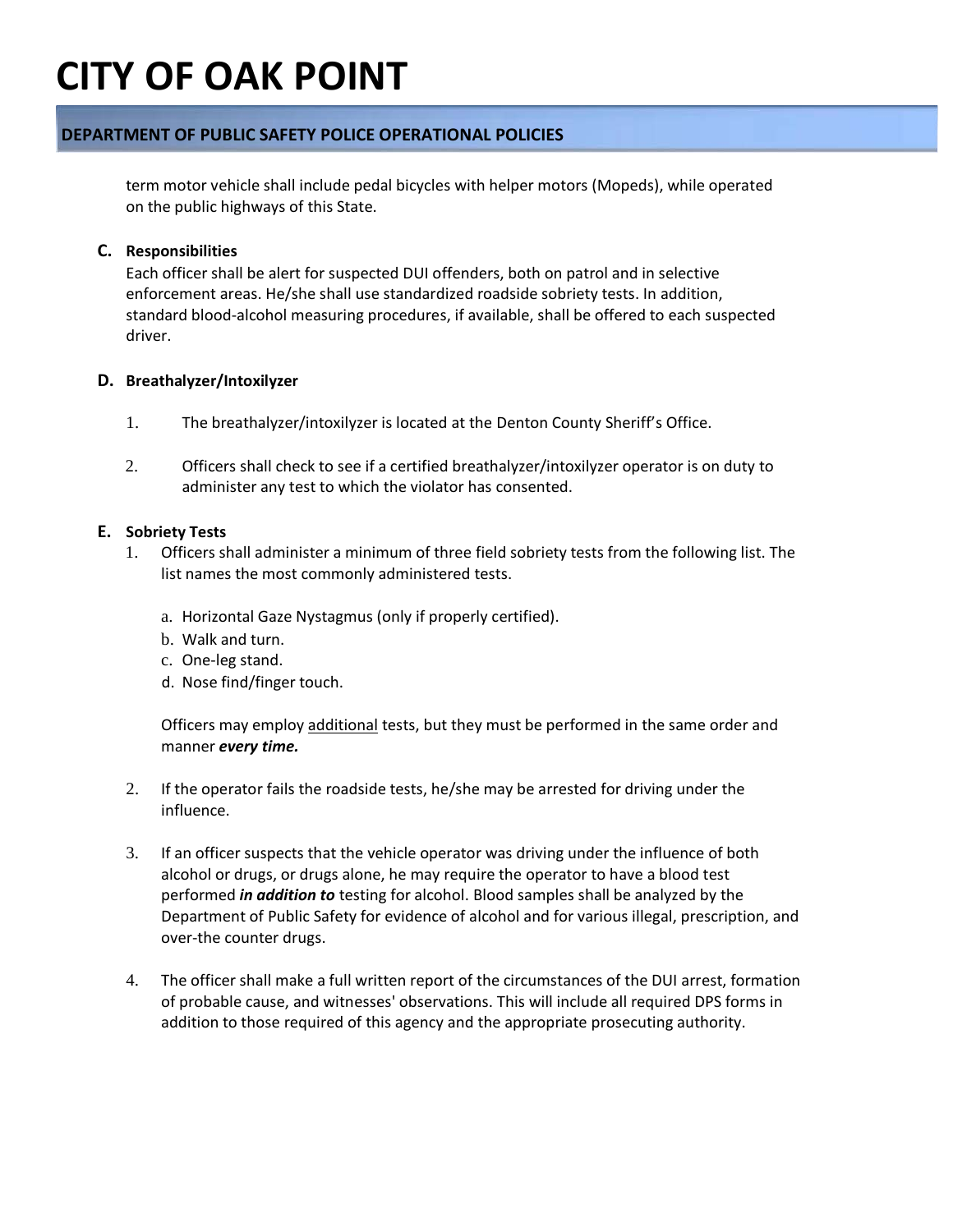### **DEPARTMENT OF PUBLIC SAFETY POLICE OPERATIONAL POLICIES**

### **F. Arrest**

The arresting officer shall:

1. Advise the arrestee that any person, who operates a motor vehicle in this state refuses that consent to have a sample of his blood and/or breath taken for a chemical test to determine the alcoholic content of this blood or for the presence of drugs may be subject to a petition for suspension of his Driver License.

2. Advise the arrestee that he may elect to have either a breath or blood sample taken, when available, but not both unless the officer suspects the presence of drugs

3. If the arrestee refuses the available test, advise him that unreasonable refusal of the test constitutes grounds for the revocation of the privilege of operating a motor vehicle in Texas, and that a separate charge shall be placed to which he will have to answer in Court.

### **G. Blood Test Procedure**

1. Take the arrested person to a physician or ER who shall withdraw blood for the purpose of determining its alcoholic content and drugs.

2. The arresting officer shall also witness the doctor or nurse taking the blood sample and ensure that an alcohol solvent is not used to cleanse the withdrawal location. The officer shall initial the vial labels (on two vials) before the doctor or technician seals the vials in their containers. The initial shall be placed on the label where it shall not interfere with the date written by the doctor or technician who took the blood sample.

- a. The medical person taking the sample shall place the name of the medical person taking the sample and the name of the accused on the label of each vial with the date and time the blood was taken.
- b. The arresting officer shall take possession of the two vials and seal them in two containers designed to hold them. The officer shall, before the end of the tour of duty, transmit the vials in accordance with current directions from this manual.

### **H. Breath Analysis**

1. Chemical analysis of a person's breath shall be performed by anyone possessing a valid license, issued by the Texas Department of Public Safety. This may include the arresting officer or anyone participating in the arrest. In the event the breathalyzer/intoxilyzer machine is inoperable or a licensed operator is not available, this test is deemed not available.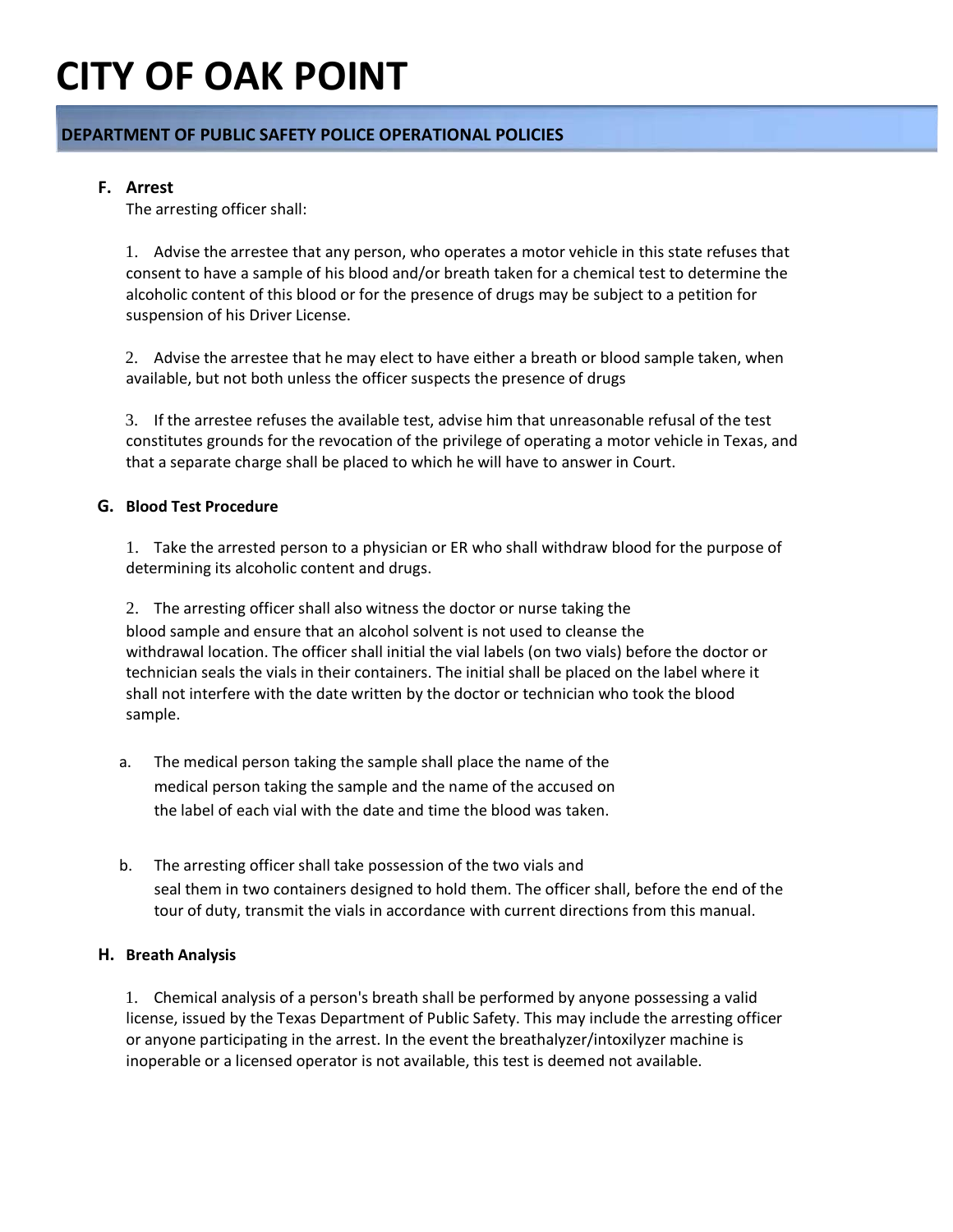### **DEPARTMENT OF PUBLIC SAFETY POLICE OPERATIONAL POLICIES**

2. The type of equipment and the methods used to perform breath analysis shall be in accordance with the regulations of the Texas Department of Public Safety.

3. The arresting officer is responsible for insuring that all appropriate paperwork and reports are obtained from the testing officer and transmitted to the appropriate court or prosecuting authority.

### **VII. SPECIAL TRAFFIC PROBLEMS**

### **A. Identification and Referral of Driver Recommended for Reexamination**

During routine traffic law enforcement activities, officers frequently encounter persons whom they suspect of being incompetent, physically or mentally disabled, or having other conditions that might prevent the person from exercising reasonable and ordinary care over a motor vehicle. In all such cases, in addition to whatever enforcement he or she may take, the officer may notify the Department of Public Safety of these findings or suspicions, giving the violator's full name, date of birth, operator license number, and a brief description for the disability noted. A driver deficiency report shall be used for this purpose.

### **B. Pedestrian and Bicycle Safety**

1. The Sergeant shall review the traffic accident records at least annually to determine what enforcement actions are needed to provide a proactive pedestrian/bicycle safety enforcement program. The shall recommend enforcement measures including steps to:

- a. reduce or eliminate human environmental factors leading to accidents;
- b. reduce or eliminate the behavior, decisions and events that lead to the accidents.

### **C. Off-Road Vehicles**

1. Accidents involving off road vehicles that do not occur on a public highway do not require a traffic accident report.

2. Any officer observing an unlicensed off-road vehicle on the highways that cannot be operated legally on public highways shall order it removed, and enforce appropriate laws.

3. Officers shall enforce compliance with vehicle registration laws as they pertain to off- road vehicles.

4. Officers shall enforce laws, rules, and regulations concerning the operation of off-road vehicles on public-owned trails, parks, or property.